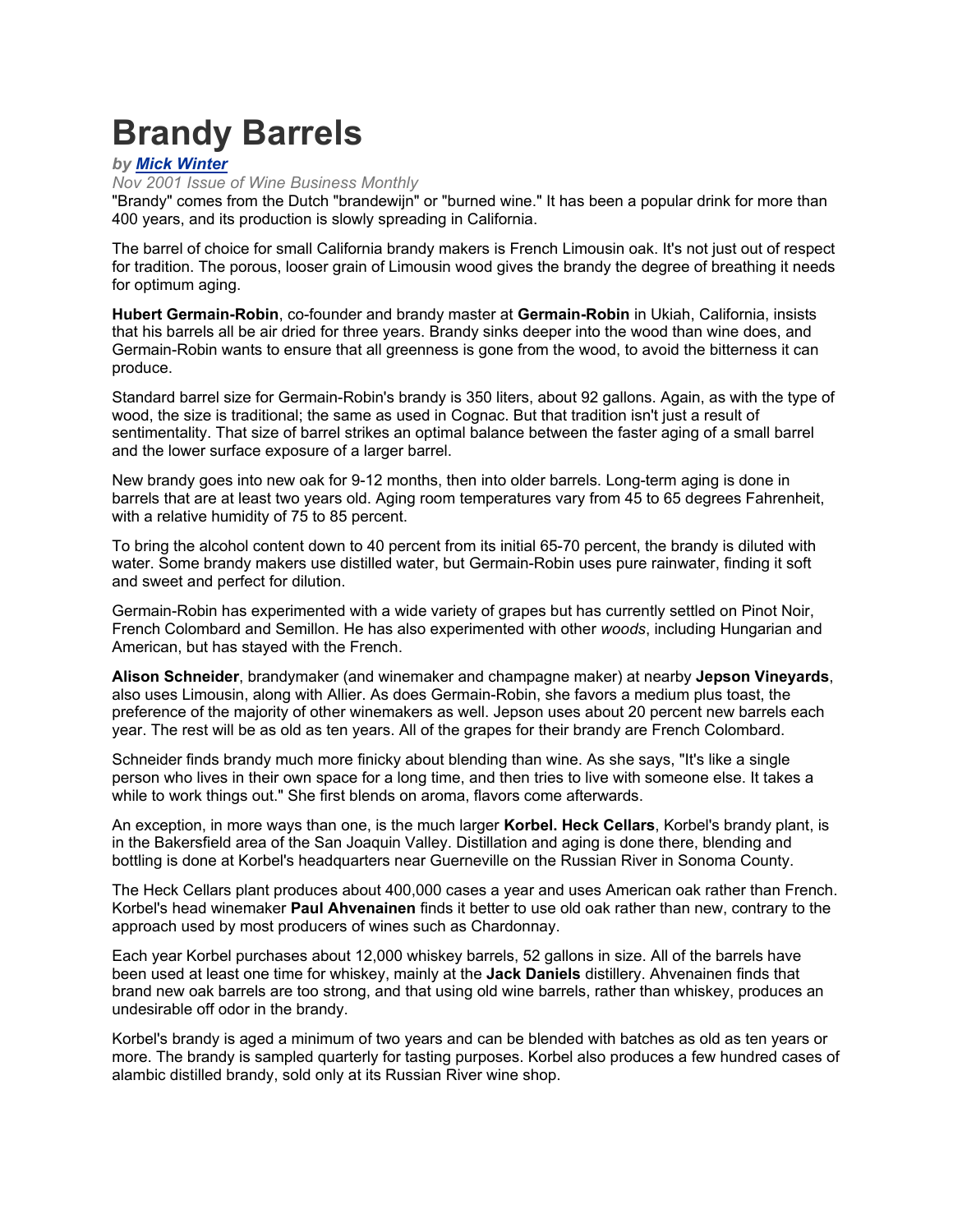Some brandy producers top off their barrels as they evaporate over time; Korbel chooses not to. There's no need to worry about head space in the barrel as the high alcohol content of brandy--over 65 percent in its early stages of aging--protects it from any contamination from bacteria or other organics. Evaporation is a given; such a given that brandy makers expect to lose 2-5 percent of their product a year. In centuries past, monks making brandy termed this the "angel's share."

It is possible to affect what evaporates from the barrels by changing the humidity in the aging room. Under high humidity, more alcohol is evaporated; under low humidity, more water is lost. Both Germain-Robin and RMS Brandy say that their aging room humidity ranges between 75-85 percent.

Temperature is much less a concern with brandy than with wine. **Ansley Coale**, the other co-founder of Germain-Robin, says "Heat fluctuation is good for it. Our aging room can range from 45 to 70 degrees Fahrenheit. The temperature changes cause the brandy to expand and contract, resulting in the proper breathing that allows it to age properly."

Because there is no sediment in brandy, racking for clarification is not a requirement. However, brandy is moved at various times during the course of its stay in the aging room. Brandy will be blended with other batches, likely from a variety of years, and will also be moved into large wooden vats for the slow process of dilution, bringing the alcohol content down to the usual 40 percent that consumers favor.

At **RMS Brandy**, owned by parent company **Rémy Martin**, cellarmaster **Rick Estes** works with six varieties of grapes for his brandies: French Colombard, Pinot Noir, Chenin Blanc, Palomino, Muscat and Folle Blanche.

After distillation, the brandy experiences three levels of barrel aging, all in French Limousin. The recently distilled *eau-de-vie* goes first into new 90-gallon barrels. The RMS barrel house has a constant temperature of 60 degrees Fahrenheit and a relative humidity of 80 to 90 percent. In fact, the distillery's Carneros location at the foot of the Napa Valley was chosen as an ideal spot to naturally maintain these temperature and humidity levels.

After 18 months, Estes moves the brandy into 4-12 year old barrels. Final aging is in RMS's oldest oak barrels, which can be up to 70 years of age. They're one of the few California brandymakers that has agespecific brandies. Their brandies currently range from seven to 14 years of age.

RMS uses traditional hand-made alambic stills, as do Jepson and Germain-Robin, following a design that has been used for hundreds of years.

When a standard winemaker works with a batch of wine, perhaps Chardonnay or Cabernet Sauvignon, he or she expects to end up with a quantity of bottled wine that pretty much totals up to the same quantity as the initial batch of wine, allowing for some leakage and evaporation. Because of the distillation process, a brandymaker can expect to end up with only 10-20 percent of the original amount.

As a result, Germain-Robin's Coale has a ready answer for those consumers who question why brandy is so expensive. "Imagine buying seven \$50 bottles of Pinot Noir. Throw away all but one of them. Put the remaining one in an \$800 barrel and let it sit there for 15 years before you sell it. Is brandy expensive? No, it's cheap!"

#### **Germain-Robin**

PO Box 1059 Ukiah CA 95482 800.782.8145 707.462.3221 www.germain-robin.com

## **Jepson Winery**

10400 South Highway 101 Ukiah CA 95482 800.516.7342 www.jepsonwine.com